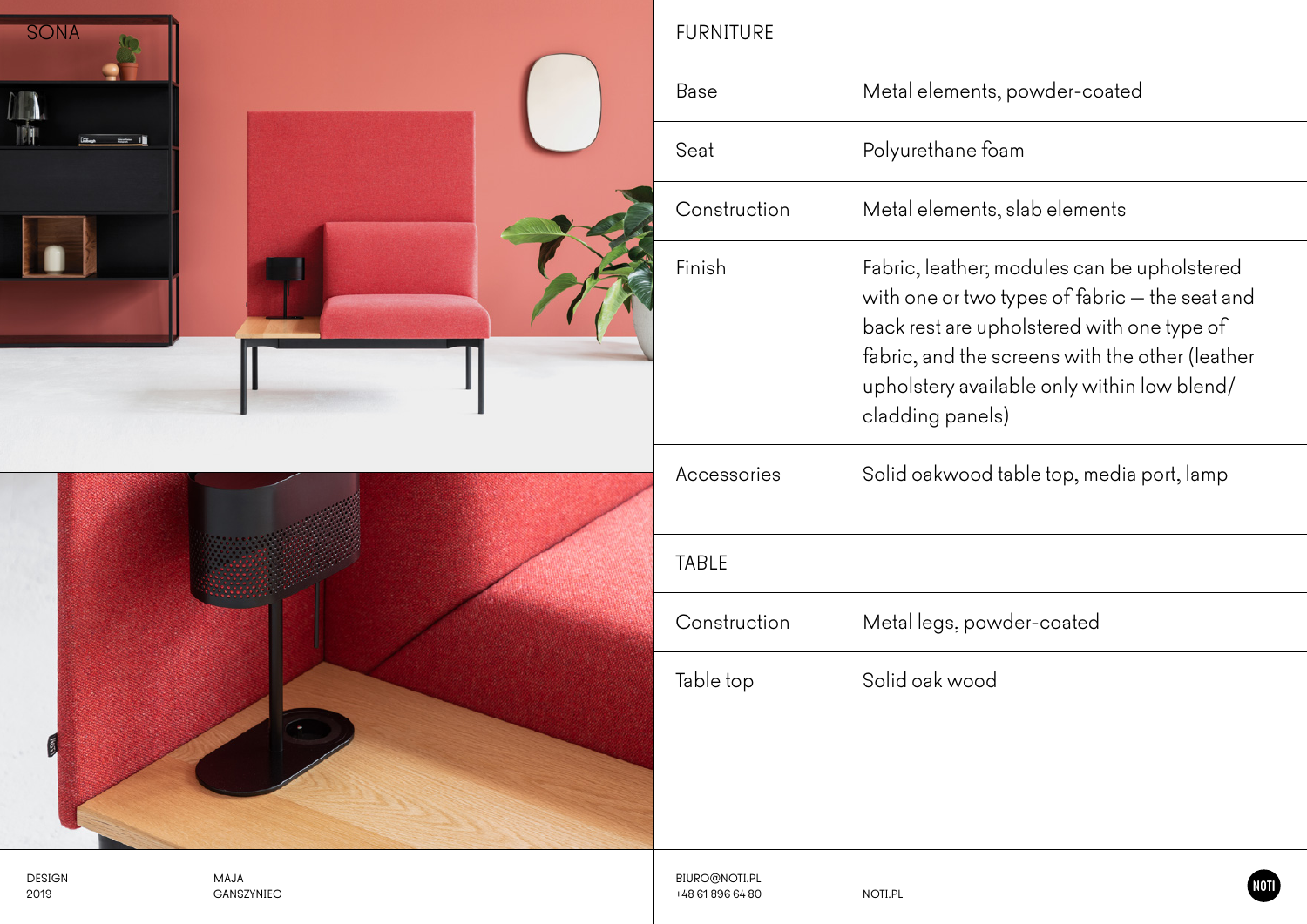|                       |                    | SO/101/0/2<br>68 x 68 x 43        | SO/101/N/3<br>68 x 68 x 74 x 43    | SO/151/N/4<br>102 x 68 x 74 x 43  | SO/151/W/7<br>102 x 68 x 124 x 43  | SO/101/N/83<br>68 x 68 x 74 x 43         |
|-----------------------|--------------------|-----------------------------------|------------------------------------|-----------------------------------|------------------------------------|------------------------------------------|
|                       |                    | SO/151/N/10                       | SO/101/W/84                        | SO/151/W/13                       | SO/201/N/16                        | SO/201/W/17                              |
|                       |                    | 102 x 68 x 74 x 43                | 68 x 68 x 124 x 43                 | 102 x 68 x 124 x 43               | 136 x 68 x 74 x 43                 | 136 x 68 x 124 x 43                      |
|                       |                    |                                   |                                    |                                   |                                    |                                          |
|                       |                    | SO/201/N/18<br>136 x 68 x 74 x 43 | SO/201/W/19<br>136 x 68 x 124 x 43 | SO/201/N/20<br>136 x 68 x 74 x 43 | SO/201/W/21<br>136 x 68 x 124 x 43 | SO/251/0/22<br>$170 \times 68 \times 43$ |
|                       |                    | SO/251/N/24                       | SO/251/W/27                        | SO/251/N/30                       | SO/251/N/33                        | SO/251/W/36                              |
|                       |                    | 170 x 68 x 74 x 43                | 170 x 68 x 124 x 43                | 170 x 68 x 74 x 43                | 170 x 68 x 74 x 43                 | 170 x 68 x 124 x 43                      |
|                       |                    |                                   |                                    |                                   |                                    |                                          |
|                       |                    | SO/251/N/39<br>170 x 68 x 74 x 43 | SO/301/0/41<br>204 x 68 x 43       |                                   |                                    |                                          |
|                       |                    |                                   |                                    |                                   |                                    |                                          |
| <b>DESIGN</b><br>2019 | MAJA<br>GANSZYNIEC | BIURO@NOTI.PL<br>+48 61 896 64 80 | NOTI.PL                            |                                   |                                    | <b>IOD</b>                               |